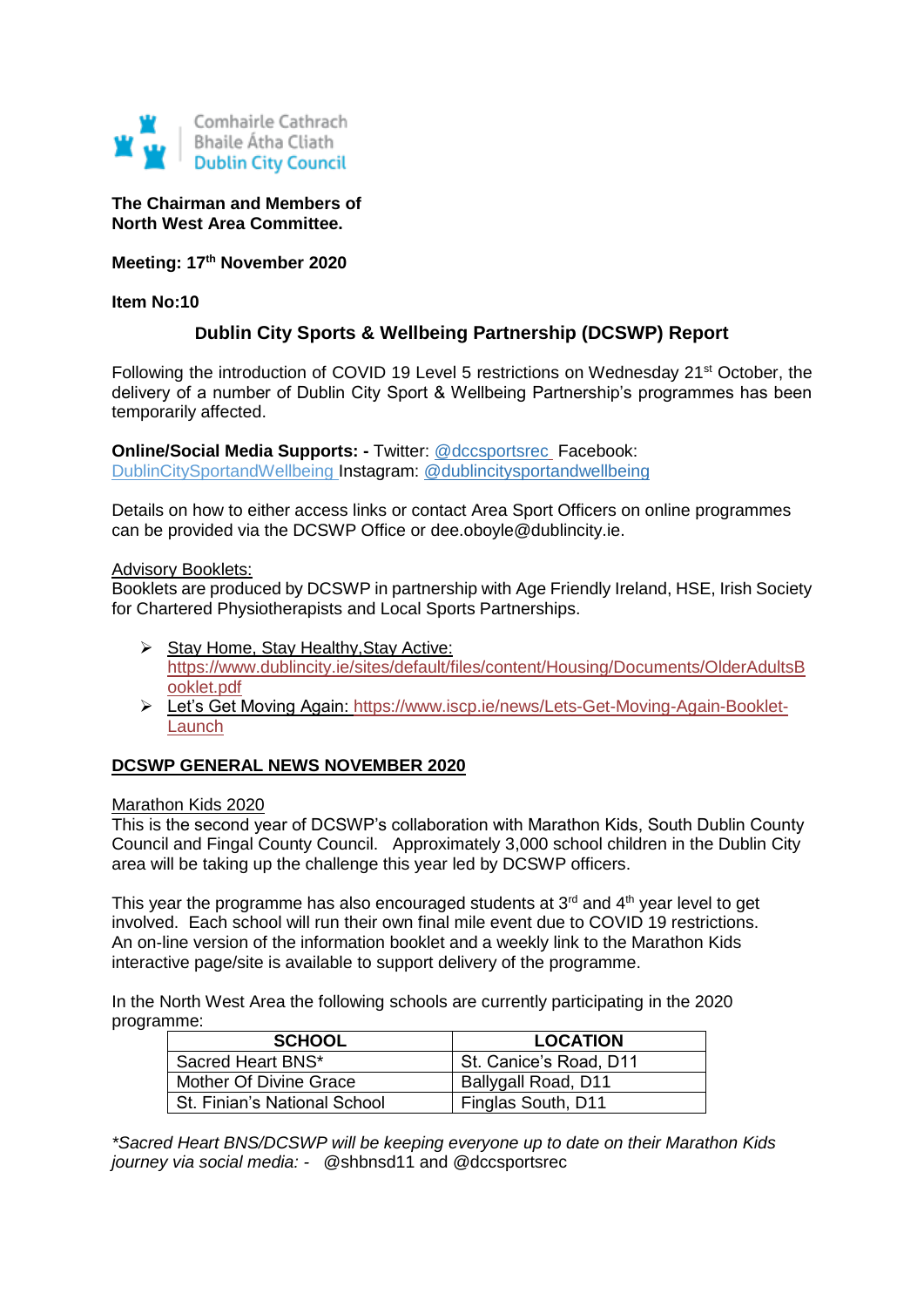## Orienteering For Young People Programme

In October, training workshops were delivered by Orienteering Ireland and provided DCSWP Sport Officers with the knowledge and practical understanding of teaching the basic skills of orienteering to young people across all areas. .

## Sport For Young People Small Grant Scheme

The grant scheme is funded by Sport Ireland and administered by DCSWP and they are currently in the process of informing clubs and processing payments.

### Sport Ireland COVID 19 Club Small Grant Scheme

This scheme is designed to support clubs that do not have the finances to implement COVID-19 related hygiene and social distancing protocols. Decisions on applications were received by Local Sport Partnerships in November and official notification to local clubs will be issued in due course.

### Get Physically Active' Sport Inclusion Programme

Weekly zoom exercise sessions for individuals aged between 19 and 65 years with intellectual, physical and sensory disabilities are listed below.

| Day       | <b>Time</b> | <b>Service</b>                                            |
|-----------|-------------|-----------------------------------------------------------|
| Monday    | 2pm         | National Learning Network (Ballyfermot)                   |
| Tuesday   | 12:30pm     | St. John of Gods Liffey Services (Dublin 6, 8,10,12 & 24) |
| Wednesday | 11am        | Central Remedial Clinic (Raheny, Killester, Clontarf)     |

### Disability & Inclusion Training

In partnership with CARA, the online Disability & Inclusion Training programme was recently launched. Training commenced from 6<sup>th</sup> October.

## **DCSWP CO-FUNDED TEAM PROGRAMMES/INITIATIVES**

Athletics in the Community

 $\triangleright$  DCSWP Athletic Officers continue to engage with schools in the area in relation to athletics programmes including Marathon Kids.

### Boxing in the Community

The Startbox programme for 2020 incorporates boxing style fitness strength and core skills. In the North West Area the 5 – week *'Covid Buster Non-Contact'* Startbox Programme continues in the following schools:

- St. Kevin's BNS, Finglas every Monday at 11.30am (3<sup>rd</sup> class students), 12.15pm (4<sup>th</sup>) class students) and every Thursday at 12.15pm (5<sup>th</sup> class students)
- $\triangleright$  class students) 11.30am (5<sup>th</sup> class students) and 12.15pm (6th class students).
- $\triangleright$  Our Lady of Victories BNS, Ballymun every Friday at 11am. (4<sup>th</sup> class students), 12.15pm ( $5<sup>th</sup>$  class students) and 1pm ( $6<sup>th</sup>$  class students).

### Cricket in the Community

 School Cricket sessions will be delivered in St. Brigid's GNS, Finglas every Thursday from 1 – 2.30pm over the next period.

Football in the Community

 $\triangleright$  FAI Officers continue to promote and encourage people to keep active and healthy via social media, providing football skill challenges and tutorials.

### Women In Football Development

 $\triangleright$  The FAI Emerging Talent Programme continues in schools and clubs in the area aimed at females age 10-15 years.